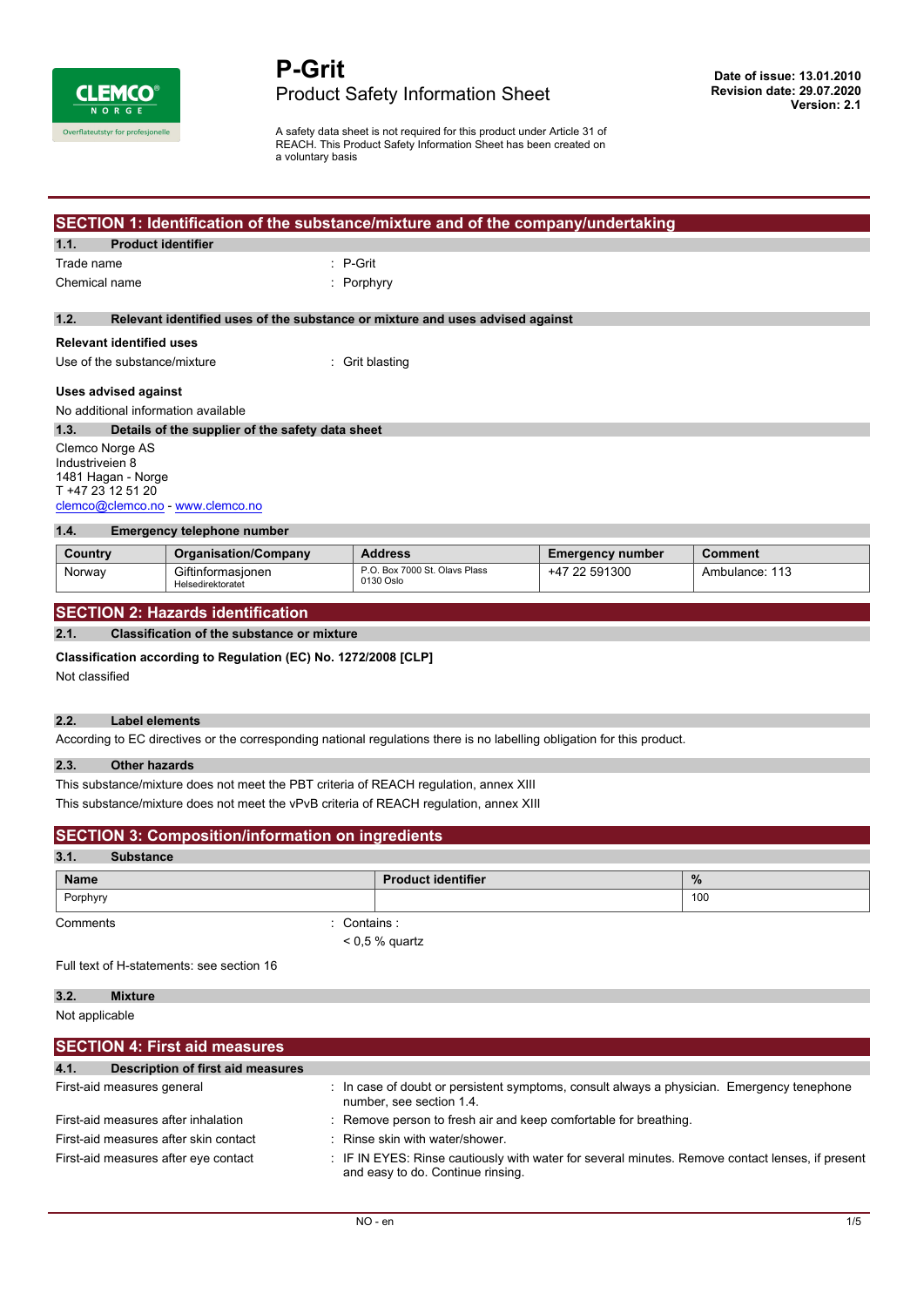**P-Grit**

Product Safety Information Sheet

|                                                                                                  | A safety data sheet is not required for this product under Article 31 of REACH. This Product Safety Information Sheet has been created on a voluntary basis                                  |
|--------------------------------------------------------------------------------------------------|----------------------------------------------------------------------------------------------------------------------------------------------------------------------------------------------|
| First-aid measures after ingestion                                                               | Rinse mouth. Give water to drink. Do not induce vomiting. Call a poison center or a doctor if<br>you feel unwell.                                                                            |
| 4.2.                                                                                             | Most important symptoms and effects, both acute and delayed                                                                                                                                  |
| Symptoms/injuries after inhalation                                                               | : Dust : May cause respiratory irritation.                                                                                                                                                   |
| Symptoms/injuries after eye contact                                                              | Dust may irritate eyes mechanically.                                                                                                                                                         |
| 4.3.                                                                                             | Indication of any immediate medical attention and special treatment needed                                                                                                                   |
| Treat symptomatically.                                                                           |                                                                                                                                                                                              |
| <b>SECTION 5: Firefighting measures</b>                                                          |                                                                                                                                                                                              |
| 5.1.<br><b>Extinguishing media</b>                                                               |                                                                                                                                                                                              |
| Suitable extinguishing media                                                                     | : Use fire-extinguishing media appropriate for surrounding materials.                                                                                                                        |
| Unsuitable extinguishing media                                                                   | : Do not use straight streams.                                                                                                                                                               |
| 5.2.                                                                                             | Special hazards arising from the substance or mixture                                                                                                                                        |
| Fire hazard                                                                                      | : Non flammable.                                                                                                                                                                             |
| 5.3.<br><b>Advice for firefighters</b>                                                           |                                                                                                                                                                                              |
| Protection during firefighting                                                                   | : Do not enter fire area without proper protective equipment, including respiratory protection.                                                                                              |
| <b>SECTION 6: Accidental release measures</b>                                                    |                                                                                                                                                                                              |
| 6.1.                                                                                             | Personal precautions, protective equipment and emergency procedures                                                                                                                          |
| General measures                                                                                 | : Ventilate spillage area. Do not breathe dust. Use personal protective equipment as required.<br>Refer to section 8.                                                                        |
| 6.2.<br><b>Environmental precautions</b><br>No particular/specific measures required.            |                                                                                                                                                                                              |
| 6.3.                                                                                             | Methods and material for containment and cleaning up                                                                                                                                         |
| Methods for cleaning up                                                                          | : Mechanically recover the product.                                                                                                                                                          |
| Other information                                                                                | Dispose of materials or solid residues at an authorized site. Refer to section 13.                                                                                                           |
| 6.4.<br><b>Reference to other sections</b><br>For further information refer to section 8 and 13. |                                                                                                                                                                                              |
| <b>SECTION 7: Handling and storage</b>                                                           |                                                                                                                                                                                              |
| 7.1.<br>Precautions for safe handling                                                            |                                                                                                                                                                                              |
| Precautions for safe handling                                                                    | : Do not breathe dust. Ensure good ventilation of the work station. Wear personal protective                                                                                                 |
| Hygiene measures                                                                                 | equipment. Refer to section 8.<br>Do not eat, drink or smoke when using this product. Always wash hands after handling the<br>product.                                                       |
| 7.2.                                                                                             | Conditions for safe storage, including any incompatibilities                                                                                                                                 |
| Storage conditions                                                                               | : Store in a dry place. Store in a closed container.                                                                                                                                         |
| Specific end use(s)<br>7.3.                                                                      |                                                                                                                                                                                              |
| No additional information available                                                              |                                                                                                                                                                                              |
| <b>SECTION 8: Exposure controls/personal protection</b>                                          |                                                                                                                                                                                              |
| 8.1.<br><b>Control parameters</b>                                                                |                                                                                                                                                                                              |
| <b>P-Grit</b>                                                                                    |                                                                                                                                                                                              |
| Norway                                                                                           | Total inhalable dust: 10 mg/m <sup>3</sup><br>Respirable dust: 5 mg/m <sup>3</sup>                                                                                                           |
| 8.2.<br><b>Exposure controls</b>                                                                 |                                                                                                                                                                                              |
|                                                                                                  |                                                                                                                                                                                              |
| Appropriate engineering controls                                                                 | : Ensure good ventilation of the work station.                                                                                                                                               |
| Personal protective equipment                                                                    | During blasting an approved blast helmet/mask with compressed air supply together with<br>protection clothing and gloves must be used to protect against rebounding blast media and<br>dust. |
| Hand protection:                                                                                 |                                                                                                                                                                                              |
| Protective gloves. Leather. EN 388                                                               |                                                                                                                                                                                              |
| Eye protection:<br>Chemical goggles or face shield. EN 166                                       |                                                                                                                                                                                              |
| Skin and body protection:                                                                        |                                                                                                                                                                                              |
|                                                                                                  |                                                                                                                                                                                              |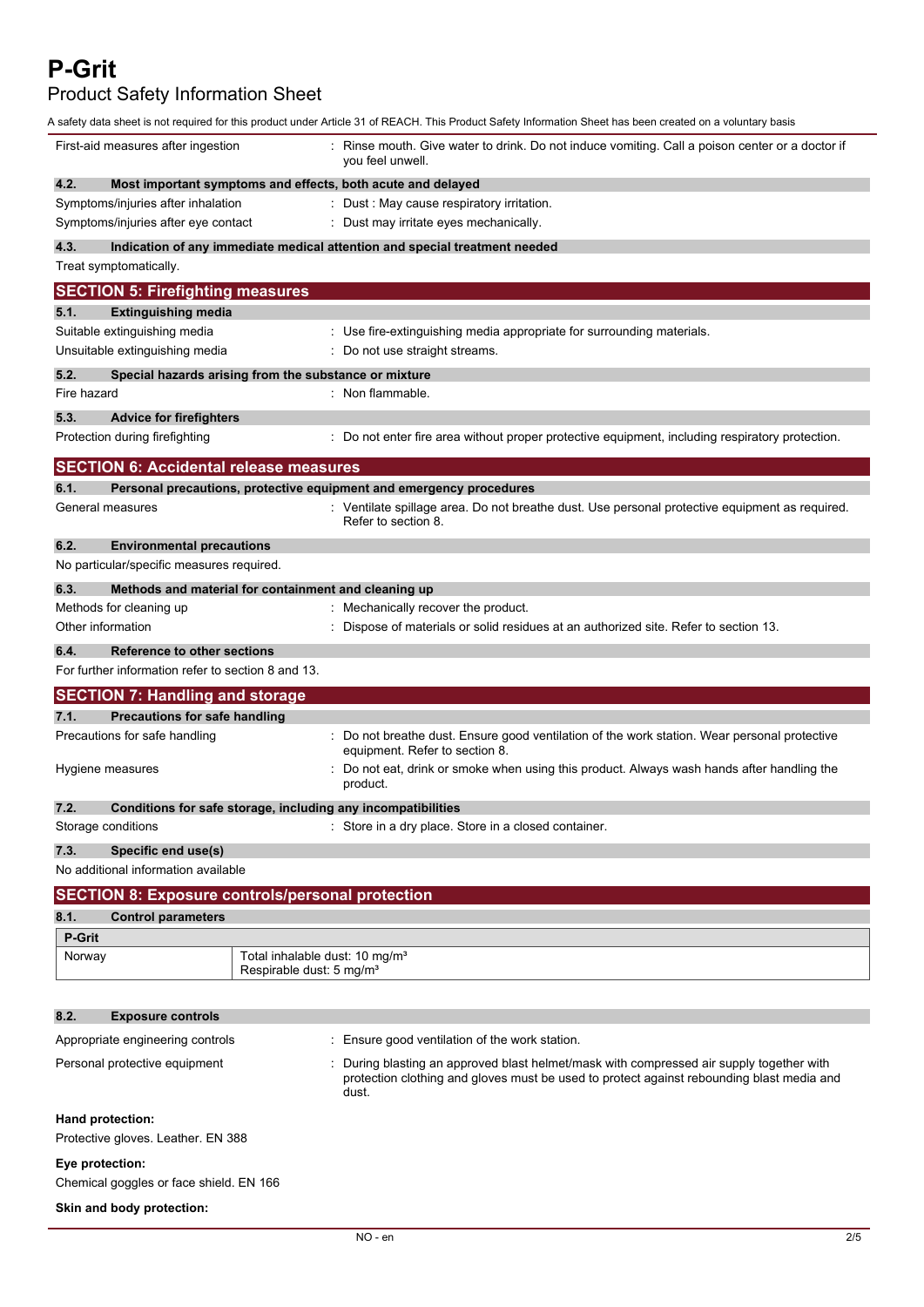# **P-Grit**

# Product Safety Information Sheet

A safety data sheet is not required for this product under Article 31 of REACH. This Product Safety Information Sheet has been created on a voluntary basis

Wear suitable protective clothing

# **Respiratory protection:**

Dust production: dust mask with filter type P2. EN 143. In case of insufficient ventilation, wear suitable respiratory equipment. EN 12083

Environmental exposure controls : No specific measures are necessary.

| <b>SECTION 9: Physical and chemical properties</b>                                                   |                             |  |
|------------------------------------------------------------------------------------------------------|-----------------------------|--|
| Information on basic physical and chemical properties<br>9.1.                                        |                             |  |
| Physical state                                                                                       | : Solid                     |  |
| Appearance                                                                                           | Powder.                     |  |
| Colour                                                                                               | light red.                  |  |
| Odour                                                                                                | odourless.                  |  |
| Odour threshold                                                                                      | Not applicable              |  |
| pH                                                                                                   | No data available           |  |
| Relative evaporation rate (butyl acetate=1)                                                          | Not applicable              |  |
| Melting point                                                                                        | Not applicable              |  |
| Freezing point                                                                                       | Not applicable              |  |
| Boiling point                                                                                        | Not applicable              |  |
| Flash point                                                                                          | Not applicable              |  |
| Auto-ignition temperature                                                                            | Not applicable              |  |
| Decomposition temperature                                                                            | No data available           |  |
| Flammability (solid, gas)                                                                            | Non flammable               |  |
| Vapour pressure                                                                                      | Not applicable              |  |
| Relative vapour density at 20 °C                                                                     | Not applicable              |  |
| Relative density                                                                                     | No data available           |  |
| Density                                                                                              | 2,698 $g/cm^{3}$            |  |
| Solubility                                                                                           | Insoluble in water.         |  |
| Log Pow                                                                                              | No data available           |  |
| Viscosity, kinematic                                                                                 | Not applicable              |  |
| Viscosity, dynamic                                                                                   | Not applicable              |  |
| <b>Explosive properties</b>                                                                          | Not explosive.              |  |
| Oxidising properties                                                                                 | Non flammable.              |  |
| <b>Explosive limits</b>                                                                              | Not applicable              |  |
| 9.2.<br><b>Other information</b>                                                                     |                             |  |
| <b>Bulk density</b>                                                                                  | : $1,136$ g/cm <sup>3</sup> |  |
| <b>SECTION 10: Stability and reactivity</b>                                                          |                             |  |
| 10.1.<br><b>Reactivity</b>                                                                           |                             |  |
| The product is non-reactive under normal conditions of use, storage and transport.                   |                             |  |
| 10.2.<br><b>Chemical stability</b>                                                                   |                             |  |
| Stable under normal conditions.                                                                      |                             |  |
| 10.3.<br>Possibility of hazardous reactions                                                          |                             |  |
| No dangerous reactions known under normal conditions of use.                                         |                             |  |
| 10.4.<br><b>Conditions to avoid</b>                                                                  |                             |  |
| None under recommended storage and handling conditions (see section 7).                              |                             |  |
| 10.5.<br>Incompatible materials                                                                      |                             |  |
| None to our knowledge.                                                                               |                             |  |
| 10.6.<br><b>Hazardous decomposition products</b>                                                     |                             |  |
| Under normal conditions of storage and use, hazardous decomposition products should not be produced. |                             |  |

| <b>SECTION 11: Toxicological information</b>        |                                                                                                                                         |  |
|-----------------------------------------------------|-----------------------------------------------------------------------------------------------------------------------------------------|--|
| Information on toxicological effects<br>11.1.       |                                                                                                                                         |  |
| Acute toxicity                                      | : Not classified (Based on available data, the classification criteria are not met)                                                     |  |
| Skin corrosion/irritation<br>Additional information | : Not classified (Based on available data, the classification criteria are not met)<br>: Dust may irritate the skin in a mechanical way |  |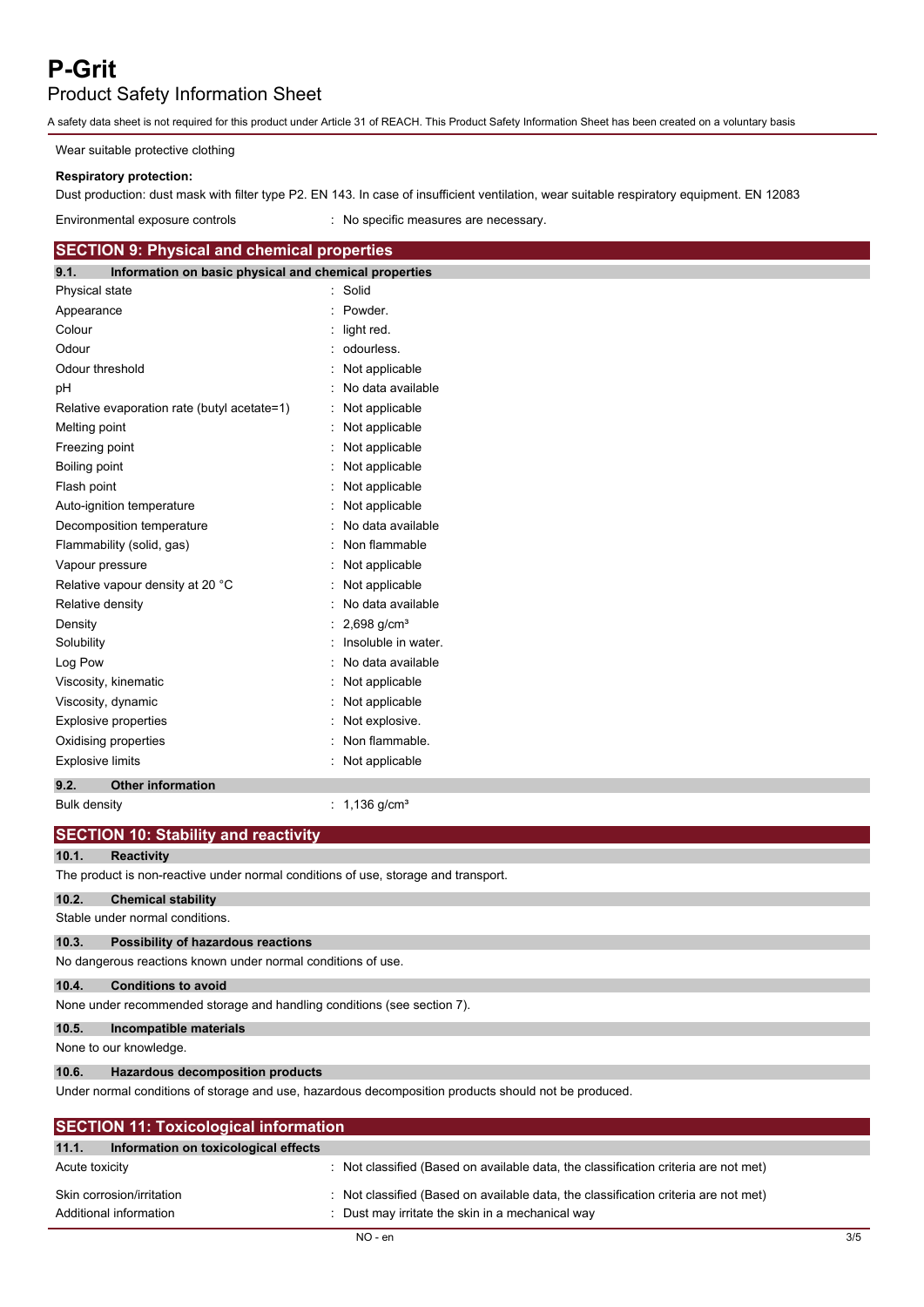# **P-Grit** Product Safety Information Sheet

A safety data sheet is not required for this product under Article 31 of REACH. This Product Safety Information Sheet has been created on a voluntary basis

| Serious eye damage/irritation                         | : Not classified (Based on available data, the classification criteria are not met)            |
|-------------------------------------------------------|------------------------------------------------------------------------------------------------|
| Additional information                                | : Dust may irritate eyes mechanically                                                          |
| Respiratory or skin sensitisation                     | : Not classified (Based on available data, the classification criteria are not met)            |
| Germ cell mutagenicity                                | : Not classified (Based on available data, the classification criteria are not met)            |
| Carcinogenicity                                       | : Not classified (Based on available data, the classification criteria are not met)            |
| Reproductive toxicity                                 | : Not classified (Based on available data, the classification criteria are not met)            |
| Specific target organ toxicity (single exposure)      | : Not classified (Based on available data, the classification criteria are not met)            |
| Additional information                                | : Dust from this product may cause respiratory irritation                                      |
| Specific target organ toxicity (repeated<br>exposure) | : Not classified (Based on available data, the classification criteria are not met)            |
| Aspiration hazard                                     | : Not classified (Based on available data, the classification criteria are not met)            |
| Other information                                     | : Used product may contain contaminations with greater health risks than the original product. |

|                   | <b>SECTION 12: Ecological information</b> |                                                                                                                            |  |
|-------------------|-------------------------------------------|----------------------------------------------------------------------------------------------------------------------------|--|
| 12.1.             | <b>Toxicity</b>                           |                                                                                                                            |  |
| Ecology - general |                                           | : The product is not considered harmful to aquatic organisms nor to cause long-term adverse<br>effects in the environment. |  |

| 12.2.         | Persistence and degradability                                                          |                                                   |  |
|---------------|----------------------------------------------------------------------------------------|---------------------------------------------------|--|
| P-Grit        |                                                                                        |                                                   |  |
|               | Persistence and degradability                                                          | Not relevant. Contains only inorganic substances. |  |
| 12.3.         | <b>Bioaccumulative potential</b>                                                       |                                                   |  |
| P-Grit        |                                                                                        |                                                   |  |
|               | Bioaccumulative potential                                                              | No bioaccumulation.                               |  |
| 12.4.         | <b>Mobility in soil</b>                                                                |                                                   |  |
| P-Grit        |                                                                                        |                                                   |  |
|               | Ecology - soil                                                                         | Insoluble in water. Substance sinks in water.     |  |
| 12.5.         | <b>Results of PBT and vPvB assessment</b>                                              |                                                   |  |
| <b>P-Grit</b> |                                                                                        |                                                   |  |
|               | This substance/mixture does not meet the PBT criteria of REACH regulation, annex XIII  |                                                   |  |
|               | This substance/mixture does not meet the vPvB criteria of REACH requiation, annex XIII |                                                   |  |
|               |                                                                                        |                                                   |  |

# **12.6. Other adverse effects**

No additional information available

| <b>SECTION 13: Disposal considerations</b> |                                                                                                                                                                           |  |
|--------------------------------------------|---------------------------------------------------------------------------------------------------------------------------------------------------------------------------|--|
| 13.1.<br>Waste treatment methods           |                                                                                                                                                                           |  |
| Waste treatment methods                    | : Non hazardous waste. If recycling is not possible, eliminate in accordance with local valid<br>waste disposal regulations.                                              |  |
| Additional information                     | : Used product can be hahazardous waste.                                                                                                                                  |  |
| European List of Waste (LoW) code          | $\therefore$ 12 01 16 <sup>*</sup> - waste blasting material containing dangerous substances<br>12 01 17 - waste blasting material other than those mentioned in 12 01 16 |  |

# **SECTION 14: Transport information**

| In accordance with ADR / RID / IMDG / IATA / ADN |
|--------------------------------------------------|
|--------------------------------------------------|

| <b>ADR</b>                                 | <b>IMDG</b>   | <b>IATA</b>   | <b>ADN</b>    | <b>RID</b>    |  |  |
|--------------------------------------------|---------------|---------------|---------------|---------------|--|--|
| <b>UN number</b><br>14.1.                  |               |               |               |               |  |  |
| Not regulated                              | Not regulated | Not regulated | Not regulated | Not regulated |  |  |
| UN proper shipping name<br>14.2.           |               |               |               |               |  |  |
| Not regulated                              | Not regulated | Not regulated | Not regulated | Not regulated |  |  |
| Not regulated                              | Not regulated | Not regulated | Not regulated | Not regulated |  |  |
|                                            |               |               |               |               |  |  |
| <b>Transport hazard class(es)</b><br>14.3. |               |               |               |               |  |  |
| Not regulated                              | Not regulated | Not regulated | Not regulated | Not regulated |  |  |
| Not regulated                              | Not regulated | Not regulated | Not regulated | Not regulated |  |  |
| 14.4.<br>Packing group                     |               |               |               |               |  |  |
| Not regulated                              | Not regulated | Not regulated | Not regulated | Not regulated |  |  |
|                                            |               |               |               |               |  |  |